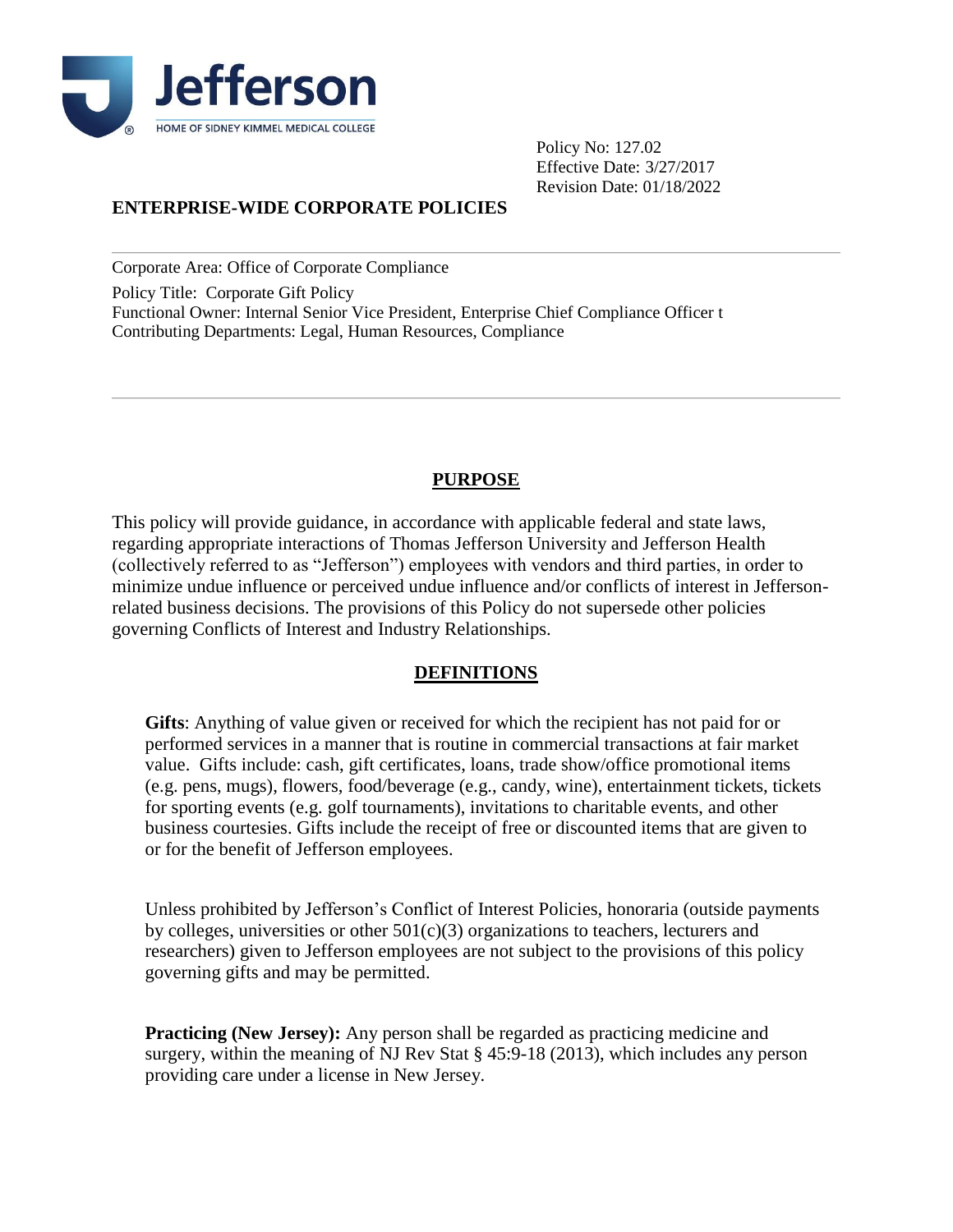**Prescriber (New Jersey):** "Prescriber" means a physician, podiatrist, physician assistant, advanced practice nurse, dentist, or optometrist licensed pursuant to Title 45 of the Revised Statutes. "Prescriber" does not include a licensee who is an employee, as defined in N.J.A.C. 18:35-7.1, of a pharmaceutical manufacturer who does not provide patient care.

## **POLICY**

All dealings with vendors and third parties must follow applicable law, meet ethical standards, avoid or minimize conflicts of interest, and promote fair and open dealings. Jefferson employees can't give or receive gifts from vendors or third-parties who do business or who seek to do business with Jefferson where such gifts would violate applicable federal or state law. Also, when choosing and doing business with vendors and third parties, it should be free from improper or inappropriate influence or the appearance of it.

On top of the general principles, this policy details how Jefferson employees can interact with vendors and third parties. We understand that these provisions don't cover everything and may not cover every possible or potential interaction that occurs with vendors and thirdparties. For interactions that don't fall into these categories, employees should refer to the guidelines provided in Jefferson's Code of Conduct and Ethical Behavior.

A. Gifts

### *Prohibited Items*

- 1) Employees can't ask or accept gifts of any kind from vendors and third parties.
- 2) If an employee can't accept a gift, an employee's immediate family can't either.
- 3) Employees can't give or accept cash or cash equivalents (e.g. gift certificates, stock) from vendors or third parties.
- 4) Except as allowed by other Jefferson policies, such as the Industry Relationships Policy, departments, units, or physician practices can't accept unrestricted grants that are specific to the department, unit, or physician practice.

### *Permitted Items*

1) Employees are permitted to give and accept tangible gift(s) (i.e. noncash or noncash equivalents) if the value of the gift(s) does not exceed \$250 totaled annually for each vendor or third party. The employee can accept a tangible gift which exceeds the annual limit if his or her refusal of the gift would offend the third party hosting the employee (e.g. mission abroad, other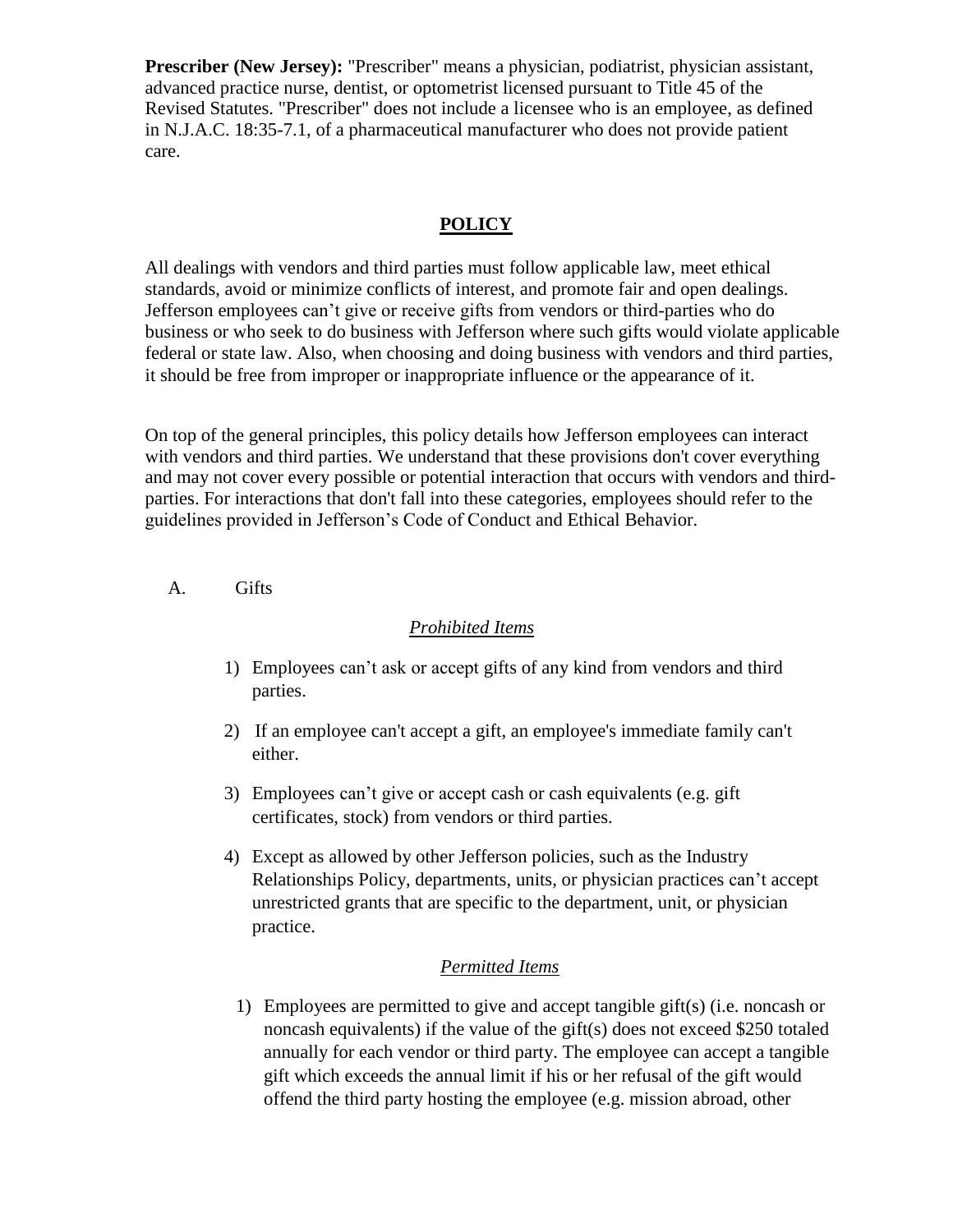institution visit), as long as the employee donates the gift to Jefferson's Office of Institutional Advancement so that it can be auctioned off at a future fundraising event.

- 2) Employees can exchange gifts with personal friends, as long as the cost is paid by the individual and not through Jefferson or a vendor company.
- 3) Employees can accept gifts of nominal value from patients, former patients, and friends and relatives of patients, but the gift must be modest token of appreciation, and refusal of such a gift may be harmful to the employeepatient relationship.
- 4) Departments, units, or physician practices may give or accept modest perishable gifts (e.g. flowers, cookies, candy) it is shared by all staff. Departments, units, or physician practices should not give or accept more than six (6) such gifts per year, per vendor or third party.
	- a. Physicians practicing in New Jersey may not accept meals valued at more than \$15.
- 5) Departments, units, or physician practices may accept gifted items that serve a clinical, research, or educational function. Examples include anatomical models, textbooks, and charts.

If items given to departments, unit, or physician practice, are intended for patient use, the value must be limited to \$10 per item and \$50 per year. Medicare and Medicaid patients can't be offered or transferred anything that is likely to influence their decision about a provider or supplier.

- 6) Physicians practicing in New Jersey may not accept more than \$10,000 per year in total from all pharmaceutical companies (excluding bona fide educational and research activities, as defined at N.J.A.C.13:45J-1.6 )
- B. Meals and Entertainment

### *Prohibited Items*

1) Departments, units, or physician practices may not accept meals from vendors or third parties.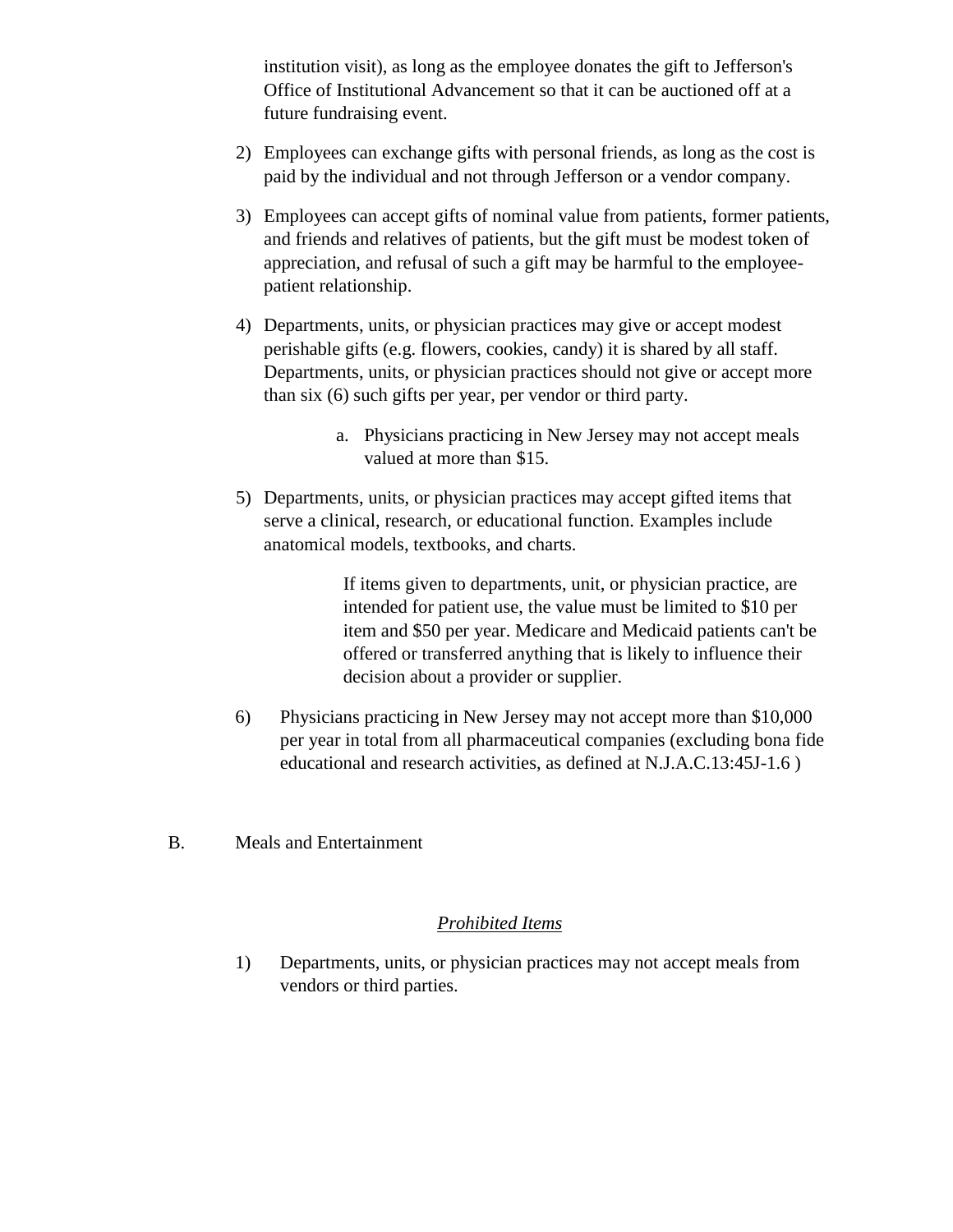# *Permitted Items*

- 1) Employees may host or accept invitations to meal and entertainment events with vendors or others. The total cost of the event must be reasonable (the value not to exceed \$500 per person) and the location must be reasonable. Expense reimbursement for travel and/or lodging related to the event is prohibited. A vendor or third party should not have more than three (3) occurrences a year.
- 2) Employees may provide or accept modest meals at business meetings where business is discussed and employees and third party staff are working together. This includes meals provided as part of a properly documented and disclosed consulting relationship.
- 3) Employees may provide or accept meals in conjunction with an accredited Continuing Education (CE) Program. Meals held off-site from conferences are subject to the limitations in B.1 (permitted items).
- C. Conferences
	- 1. Employees may accept invitations to attend conferences (unrelated to a consulting arrangement) given by vendors or third parties provided the registration fee, if waived for the employee, does not exceed \$500/per person. Reimbursement for travel and/or lodging related to the conference is not allowed. Employees should not exceed three (3) free conferences per year per vendor.
	- 2. Unless otherwise specified in the Industry Relationships Policies, this restriction does not apply if the vendor or third party requests that the Jefferson employee speak at the event and it is apparent from the purpose of the meeting that the purpose does not involve establishing a business relationship with Jefferson.
	- 3. Likewise, the restriction outlined above does not apply to a Jefferson employee who serves on a company's Board of Directors, and who, from time to time attends retreats or conferences sponsored by that Board. Such relationships must be disclosed pursuant to Jefferson's Conflict of Interest Policies.